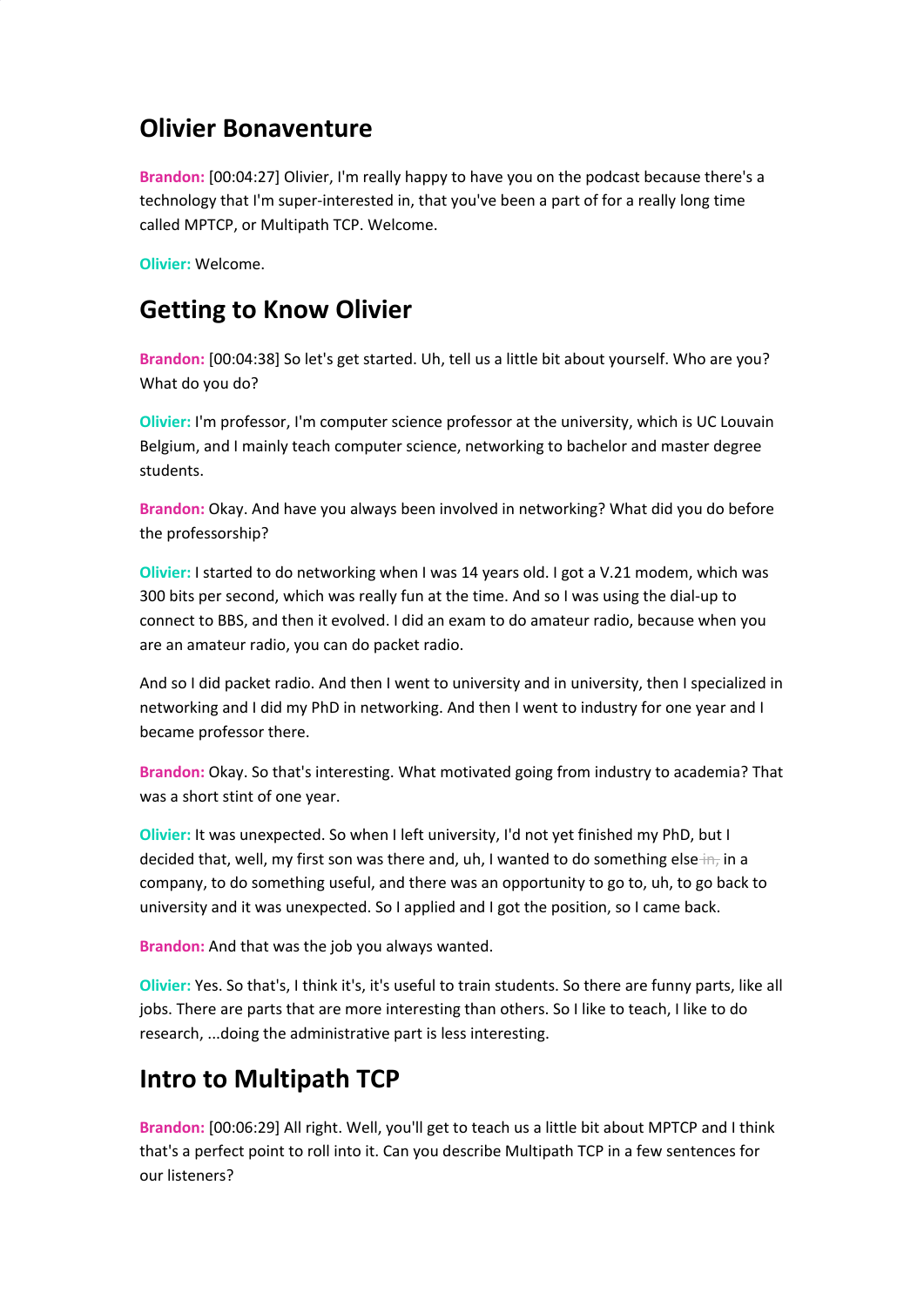**Olivier:** So that, when you exchange data over the network, you can lose information and you can have errors, and these errors and the lost information will be recovered by a protocol, which is called TCP, the transmission control protocol. And so TCP takes care of, uh, retransmitting lost data and, um, link congestion when there is congestion inside your network, but TCP was designed in the 1970s when, uh, the computers that were connected to the network had a single link to the network. And so all the. All the, the mechanism that are used by TCP, assume that there is a single link from each computer to the network and all the protocols that we use today were designed with that in mind and Multipath TCP simply changes that it allows you, if you have multiple connections on your device, such as on your smartphone, where you have WiFi and cellular, it allows you to use [00:03:00] both. Cellular and WiFi to exchange data with a remote server. This means that we are adapting TCP to the modern devices that we have today.

**Brandon:** All right. So there's a problem that I have all the time, which is I'm on a Zoom call and I'm on my phone and I wanna walk around. I want to get some steps while I'm on that call. And my phone starts out connected to WiFi. It's got LTE and as I start walking out that signal degrades, but it takes a while for Zoom to figure it out, and there's an interruption. And it's exactly the kind of interruption where as I'm talking, I don't know if people can hear me. And so I know that if I'm going to walk outside, I'm going to have a problem. And so it sounds like this is exactly the kind of problem, one of them, that MPTCP would help with.

#### **Examples of MPTCP, Today**

**Olivier:** [00:08:06] So that's the kind of problem that MPTCP solved, but as of today, Zoom does not use MPTCP but there are other applications that use MPTCP and one example is Apple Siri. So Siri is the voice recognition application from Apple on the iPhones. And what Siri does is basically that, uh, your [00:04:00] iPhone. Captures your voice, sends it to a server and the server processes your voice and converts the voice to commands. And for this, it creates a connection to the network and it uses the cellular and the WiFi network. And with MPTCP it can switch from one to another and use both at the same time, because when you are walking you get away from your wifi network and you are not yet wellconnected to the LTE network.

And so there are some periods of time where it's important to be able to send data over both paths so that they can reach the server without interruption.

**Brandon:** And that seems like a great application because as a user, you notice if there's any delay whatsoever.

**Olivier:** Yeah. The other example from Apple is Apple Music. So when you use Apple Music, you expect that the streaming of your audio of your song will start as quickly as possible. So you start to download over WiFi, but then you get away from your house and you want to continue to listen to your favorite song.

And when you switch from Wi-Fi to cellular,-what happens is that,-with MPTCP the data transfer continues without any interruption. And if the WiFi becomes too low, or if the cellular becomes too low, because you are inside the house and the cellular does not work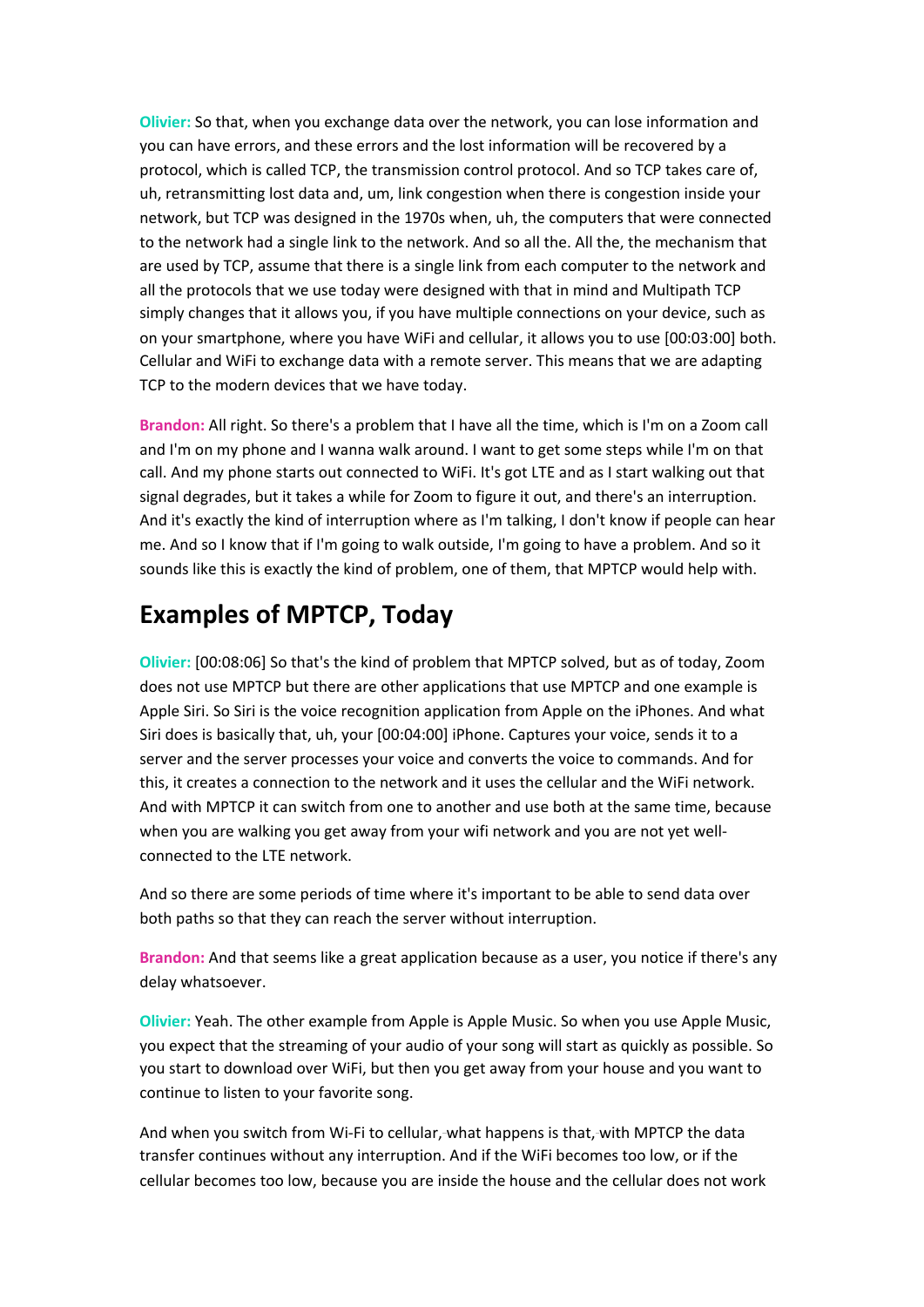well, then you switch to the WiFi or you use both at the same time because the application knows when it will need to play back the next audio. And so if the next audio is not yet available, then it will get it from both WiFi and cellular so that you can get it as quickly as possible so that your song is not interrupted.

**Brandon:** So our listeners may already be using MPTCP and not have any idea under the covers that this is giving them a better experience.

**Olivier:** Yes. So, uh, when science works it's sometimes it's like magic.

**Brandon:** So you're a magician - you're helping create magic.

### **Lots of People Made This Happen**

**Olivier:** [00:10:10] There are computer scientists that do magic, and this is one example, but in this case, this is uh, these are the Apple engineers and Christophe Paasch who did his PhD in my group, is one of the magicians there.

Who were the other people who made this possible?

There are many people who were involved in MPTCP So, um, Costin Raicu did the, one of the first implementations. Mark Handley was involved in the protocol design. Alan Ford developed the specification.

Sebastien Barre wrote the first implementation in the Linux Kernel Gregory Detal was involved as well. And there are many people.

# **The Original Motivation**

**Brandon:** [00:10:46] Great. So Olivier, I wanted to go back to the motivations here because when we hear about the experience difference it already provides today, I have to think, "Why hasn't it always been there in the systems we use?" What was originally the thing that motivated it the most or the problem that led to your involvement and others' involvement?

**Olivier:** So the original idea was, um, in 2010, we were considering the preparation of a European project with several researchers in Europe and among them, there was Mark Handley and Mark Handley said, ah, we should solve the problem that TCP only uses one path and we should be able to use multiple paths and the problem should be simple because we only need to be able to do congestion control correctly over the different paths.

We wrote a project proposal and it was accepted by the European commission. And so we got funding for three years to solve this and other interesting problems. And then, so we developed the idea, Mark Handley proposed the first design and then we improved it. We went to the IETF and there was an interest within the IETF to develop it further.

And so we, it took three years to get the RFC published and the protocol finalized.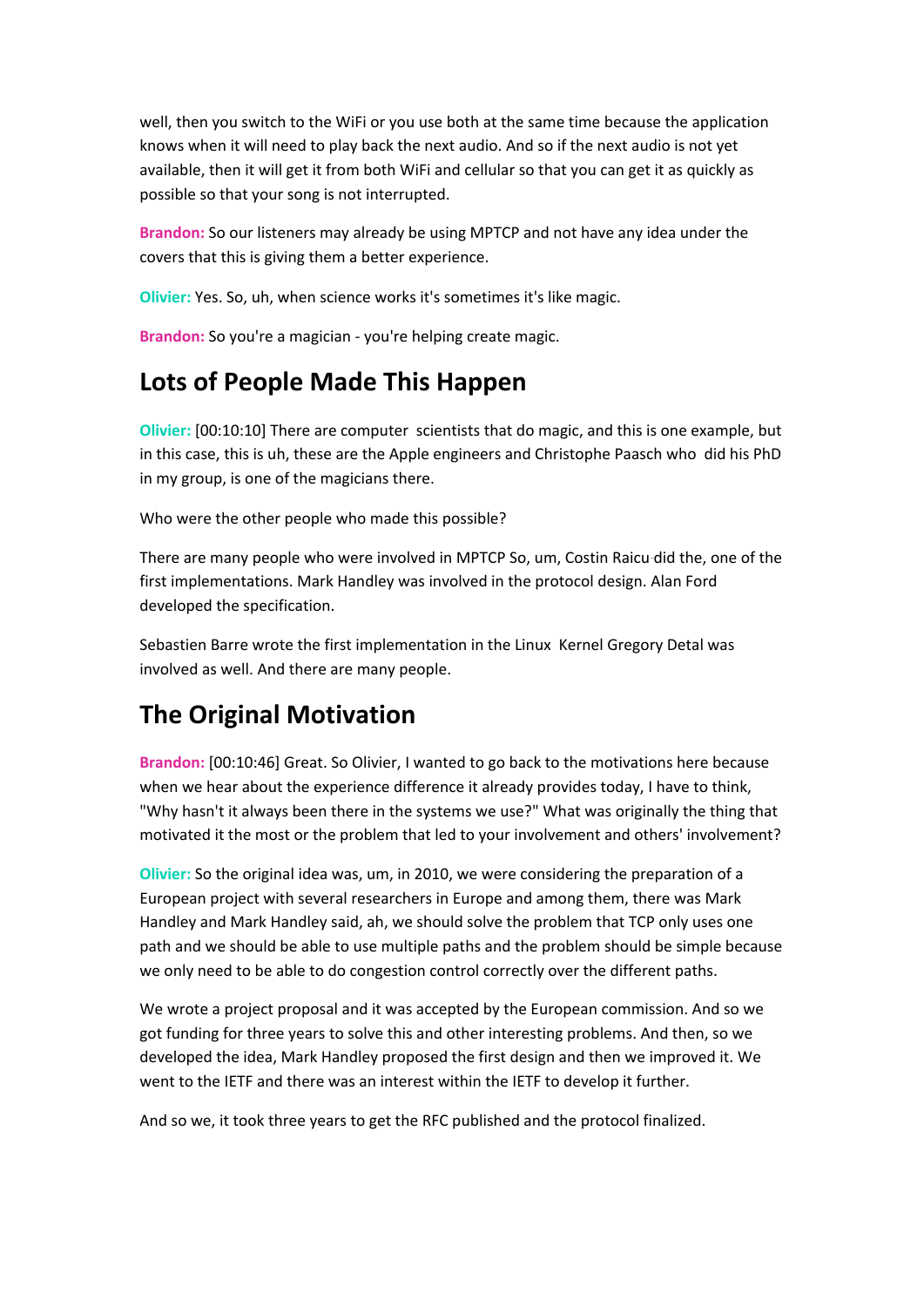**Derick:** Standards bodies are famous for being slow-moving, but that was a years ago, right? That there's a huge lag time. I think, um, for this particular project from conception to seeing it in, like in the wild.

### **Surprisingly - Apple adopts it first!**

**Olivier:** [00:12:10] So it started in 2010 the first research on that, and then the RFC was published in January, 2013. And then in [00:08:00] September, 2013, we were surprised because Apple used that on iOS 7 and so Apple adopted the technology nine months after the publication of the RFC, which was a surprise because you know, that Apple is a bit secret. And so they told us during the standardization that they were interested by MPTCP but they never really told us that they would use it for Siri in 2013. And since then, they have used it for Siri and they have tuned it and improved it for Siri and knowing the importance of Quality of Experience for Apple, they have improved the solution, and if they had some problems with MPTCP they would have stopped that and used another technology. And so it means that it answers, it solves the problem that they have, and it gives good Quality of Experience for the users.

#### **Other use cases**

**Brandon:** [00:13:18] So that was 2013. What are some other deployments that have happened or that are starting to happen?

**Olivier:** The other use case besides Apple is that there are smartphones in Korea using MPTCP to do bandwidth segregation between wifi and cellular, because you know that in Korea, it's important to have the fastest possible wireless network and they manage to get more than one gigabits per second of.

Of bandwidth before 5g. So by linking 4G and fast wifi, it was really important for them. There is another use case, which is being deployed in Europe and it looks at the other side of the, of the bandwidth. So there are many places in Europe, but also in the U S and elsewhere where the bandwidth that you can get from an ADSL link is very low.

So a few megabits per second. And if you only get a few megabits per second, there are many applications that you cannot use. So you cannot do streaming with Netflix and other applications that demand more bandwidth. And in these areas, there are network operators that are using MPTCP to combine DSL and 4G connectivity. This is used with MPTCP proxy. This is a bit detailed; we don't need to explain that in detail, but at least MPTCP allows us to sense the bandwidth that is available on the 4G network, and uses it. Typically what the network operators do is that they will prioritize the mobile device over the 4G network and let the rural area users at home use the leftover bandwidth in the 4G network.

So MPTCP can adjust the bandwidth that it uses over the 4G network based on the available capacity.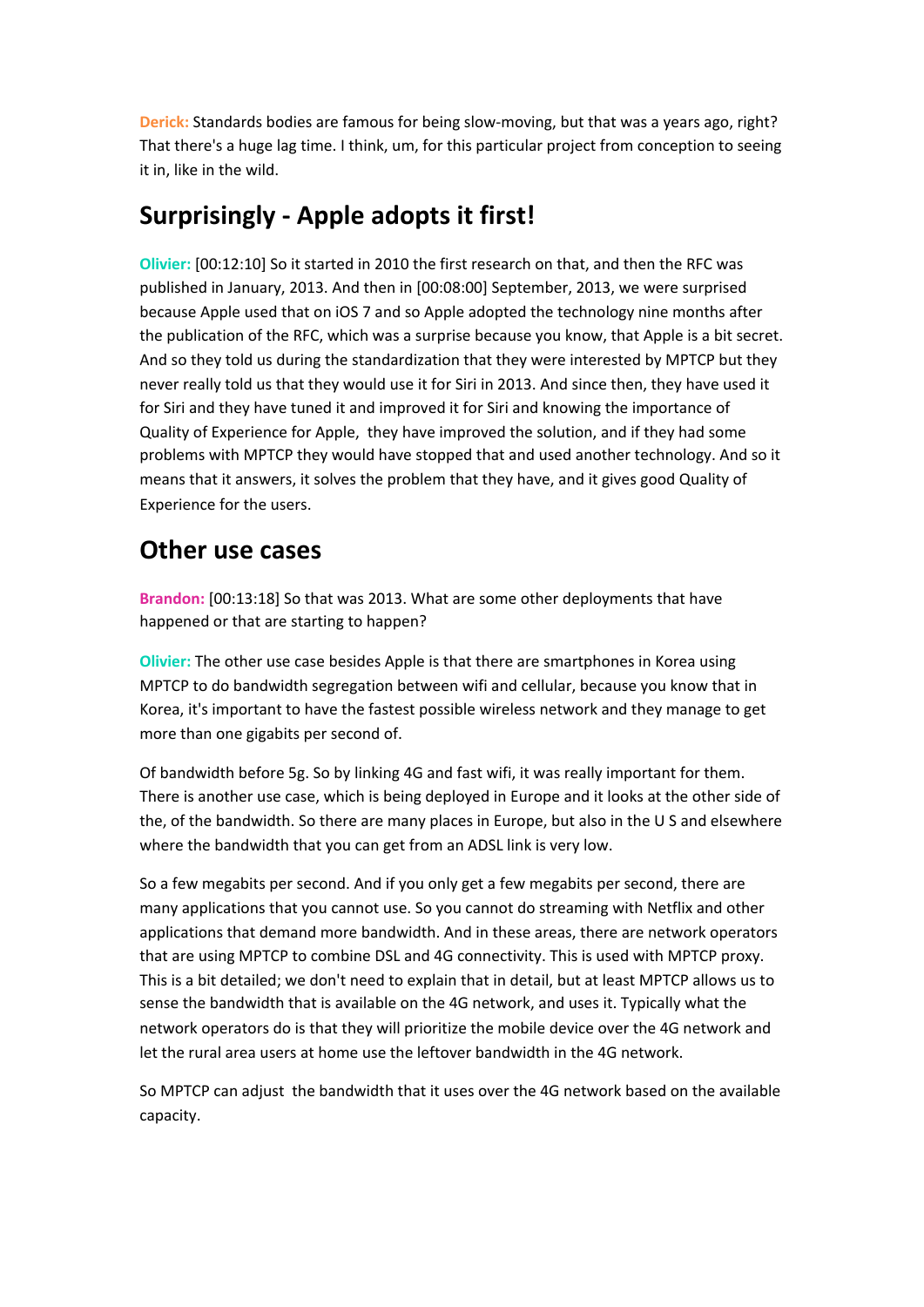# **A protocol - making its own choices about a path? How it really works.**

**Brandon:** [00:15:03] That's really interesting, in that the protocol is making the choices about which paths to use. And I could imagine some paths are very different in properties, maybe much more consistent bandwidth, but lower total bandwidth, versus maybe more variable, like wireless, but potentially more available and possibly higher latency.

So can you give some insight to our listeners as to how MPTCP makes these distinctions of how to send traffic across links at a high level?

**Olivier:** So, typically what MPTCP does is that it sends data over the two paths and when you send it out, you get acknowledgements. And by looking at the acknowledgements for the data that you sent, you can, uh, determine what's the roundtrip time over each of the paths and you can adjust the bandwidth based on the round trip time and try to send the data over the fastest path which is the one which will have the lowest round-trip time.

Because if you push more data over a DSL link, then data will be placed in a buffer. And so the roundtrip time will increase. And so then you can move to the 4G network and they have different, round-trip times and different bandwidth characteristics, but MPTCP adapts to that very easily.

**Brandon:** And it's mostly the stopwatch time, right? The how-long-it-takes-packets-to-come-back...that's driving the choice of which link to send them on in any given moment.

**Olivier:** Yeah, and the congestion control. So the packet losses that you observe over a given network will tell you that the path is full and that you should send data over the other path

### **Deploying at home routers in Europe**

**Brandon:** [00:16:20] Got it. Uh, can you tell us about some European use cases you might be familiar with?

**Olivier:** So this is one of the European use cases. So the rural areas are deployed in Europe, by the company that we created, which is called Tessares, and so today there are more than half a million people who are using the technology to get better broadband services in rural areas. And this is expanding in other countries.

**Brandon:** But this is totally different than how Apple's deploying it - this is at the home it's being deployed. Can you tell us a little more about that?

# **Combining Wireless and Wired, at Home**

**Olivier:** [00:17:00] So it's deployed at the home. So there is software which runs on the access router that you have at home.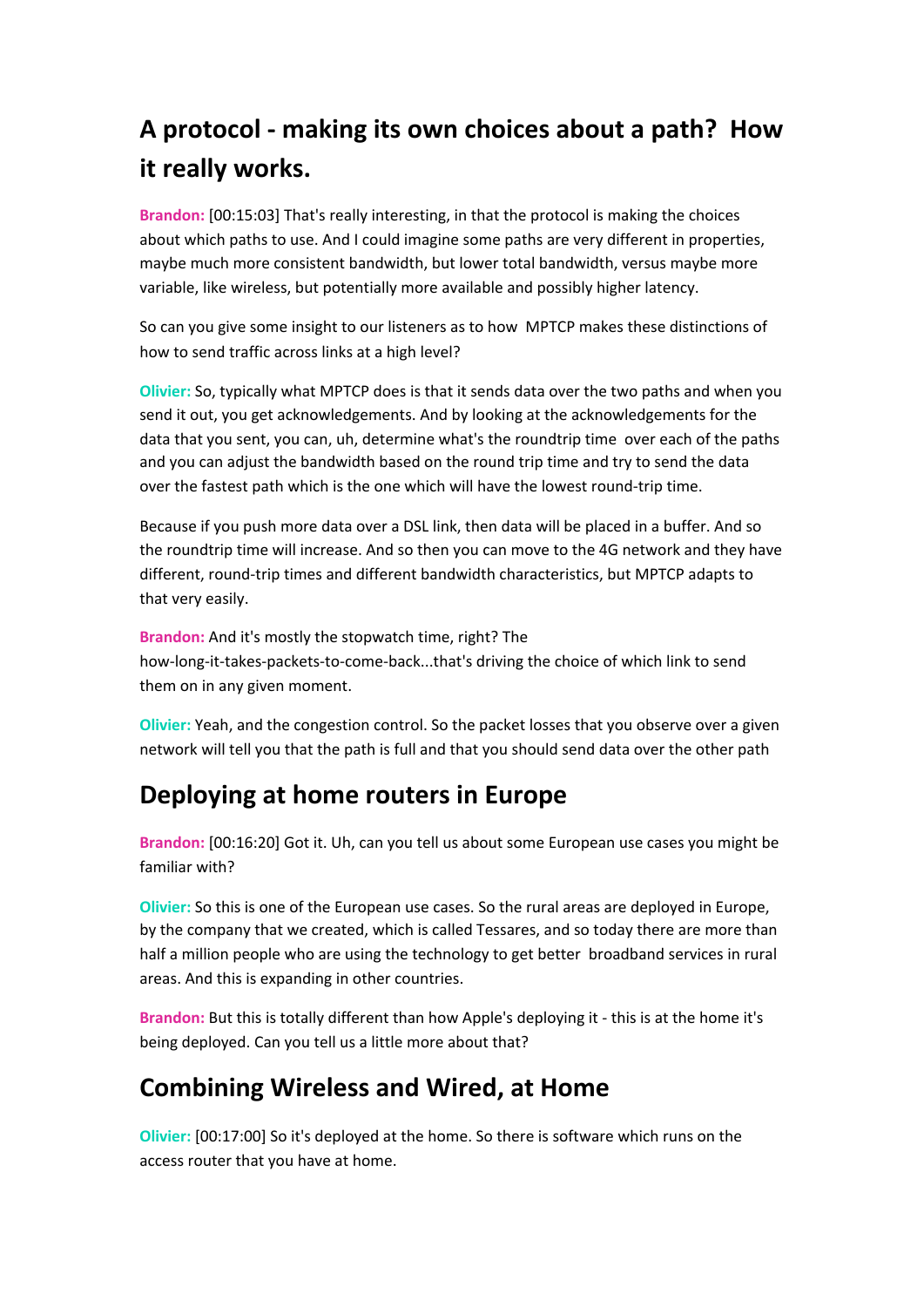And there is software which runs on the server in the ISP network. And so we use MPTCP between your wifi router at home, and one server in the ISP network so that we can combine the DSL and LTE connectivity.

**Derick:** So the router sort of becomes a TCP proxy at that point.

**Olivier:** Yes, so the Router is a TCP proxy. And well - in fact, it's a TCP-to-MPTCP proxy because it converts TCP into MPTCP.

**Derick:** That's interesting there, you know, the end-to-end principle back in the day said, you want to push all the complexity of managing communication between two end points out to the end points. And this is sort of like that. You're pushing the choice of these multiple paths out to the edge of the networks.

**Olivier:** Yes, but not not to your laptop or not to your smartphone because your smartphone and your laptop are not multipath-capable, and so your laptop is not able to see that there are two paths available. And so you need a device which is aware of the existence of the two paths to be able to use them.

**Brandon:** So these are home routers that have a DSL connection and an LTE connection?

**Olivier:** Yes, there are different deployments. So you can get a home router with both a DSL and a 4G antenna, or you have different devices that [00:14:00] are connected using an Ethernet link. And so you have, for example, your wifi on the DSL router and then the DSL router has an Ethernet link to the LTE gateway. The traffic first goes over the DSL and then when the DSL is full, it overloads data over the LTE network using the Ethernet link.

**Derick:** Wow.

**Brandon:** So this is a way for ISPs to, if there's a local congestion or outage event on the wired side, transparently, from a user perspective, switch over to the wireless that's available and use what's there.

**Olivier:** So there are many ISP s that provide backup services to the users, by telling them, yeah, please buy the access router which has LTE connectivity. And basically what they do is that you have a, either DSL or LTE with these types of devices, because you can not use both simultaneously, but with MPTCP you use both DSL and LTE.

And so it allows you to aggregate the bandwidth, which is not possible with the other deployments where there are mainly backup scenarios.

**Derick:** This sounds awesome - this technology. I, it has been, it was my experience that when you add bandwidth, um, even when people think you don't need more bandwidth, when you add it, somehow people find a way to fill your network, and, and this is, uh, this is providing that opportunity. I wonder if usage goes up when, in the presence of MPTCP, compared to without it.

### **Apps you couldn't run before**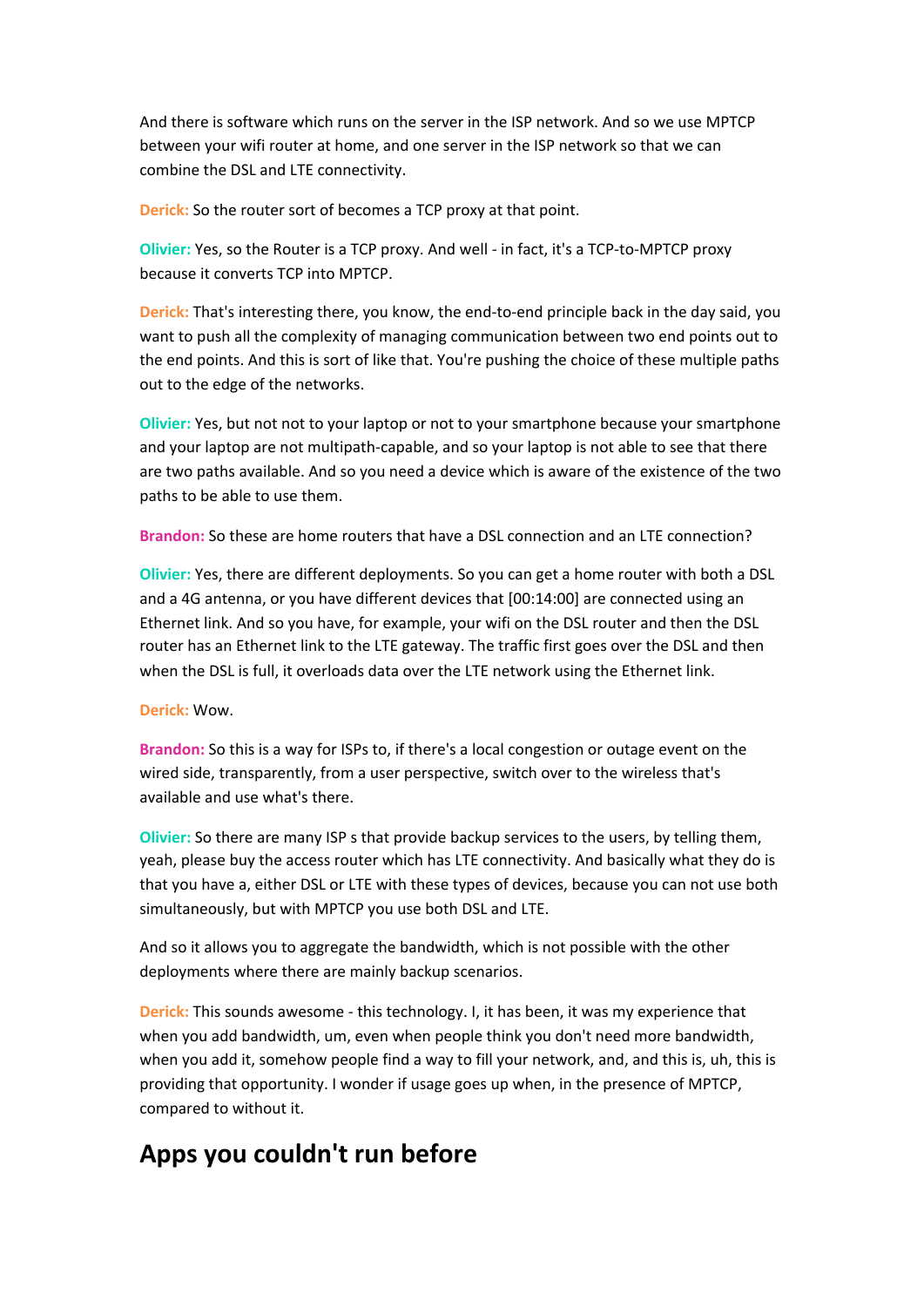**Olivier:** [00:19:51] Uh, yes. So obviously it allows users to have, um, access to some applications that they could not do before. So if you have a two megabits DSL, and then you upgrade it to a hybrid network where you have DSL and LTE you get 10 or 20 megabits per second. And with that you are able to do Netflix. And so if you are in a situation where you could only do mail and surfing, and then you switch to mail surfing, plus Netflix obviously, you increase the bandwidth consumption.

**Brandon:** And not just that, but you've enabled someone to take, say a call from home and trust that that bandwidth is gonna be there, even if there's an issue with the wired side and I've, I've definitely seen enough coworkers that have had local internet outages this week, or a business outage recently that gets in the way - if you really trust that connectivity is always going to be there, you might take the call you otherwise wouldn't.

**Olivier:** You can do home-working You can do video conferencing. Uh, you can also be in a situation where you have a good downlink from the DSL, but not a good uplink. And so with the LTE you can get a better uplink. And so if you want to stream video from your home, because you want to do teleconferencing, then this is a use case as well.

### **MPTCP in the Kernel**

**Derick:** [00:20:52] It seems like this should be in things like OpenWRT and every Linux distribution, but TCP is part of the kernel, like, is that, is that a barrier you think to deployment or adoption?

**Olivier:** So, TCP is part of the kernel and MPTCP is getting into the kernel as well. And so there are, there are two implementations of MPTCP now. So there is one that was started in 2011 in our research lab and this implementation has evolved since Linux 3.2 or something like that. And now it's available on Linux up to 5.4.

And so we have followed. The evolution of Linux and we have adapted MPTCP so that it can run some different versions of Linux. But this patch has always been off-tree and not an official one in parallel. There is an effort from, ah Apple, Tessares, Red Hat, Intel was trying to, uh, who are developing now an MPTCP implementation that will be included inside the official Linux kernel. So there are, I would say in the middle of this engineering effort, now they have MPTCP which is able to use a single path inside the official Linux kernel but it's not yet able to use multiple paths, but this will happen in the coming months and with the coming versions of Linux.

So expect that next year you will get, uh,, Linux with Multipath TCP in your favorite Linux distribution. And so it would become available on servers. It will become available on Android phones and so on.

**Brandon:** That's really exciting because that eliminates a massive point of friction to companies deploying this and then users getting to adopt once the companies add it to the products they use.

**Olivier:** Yeah.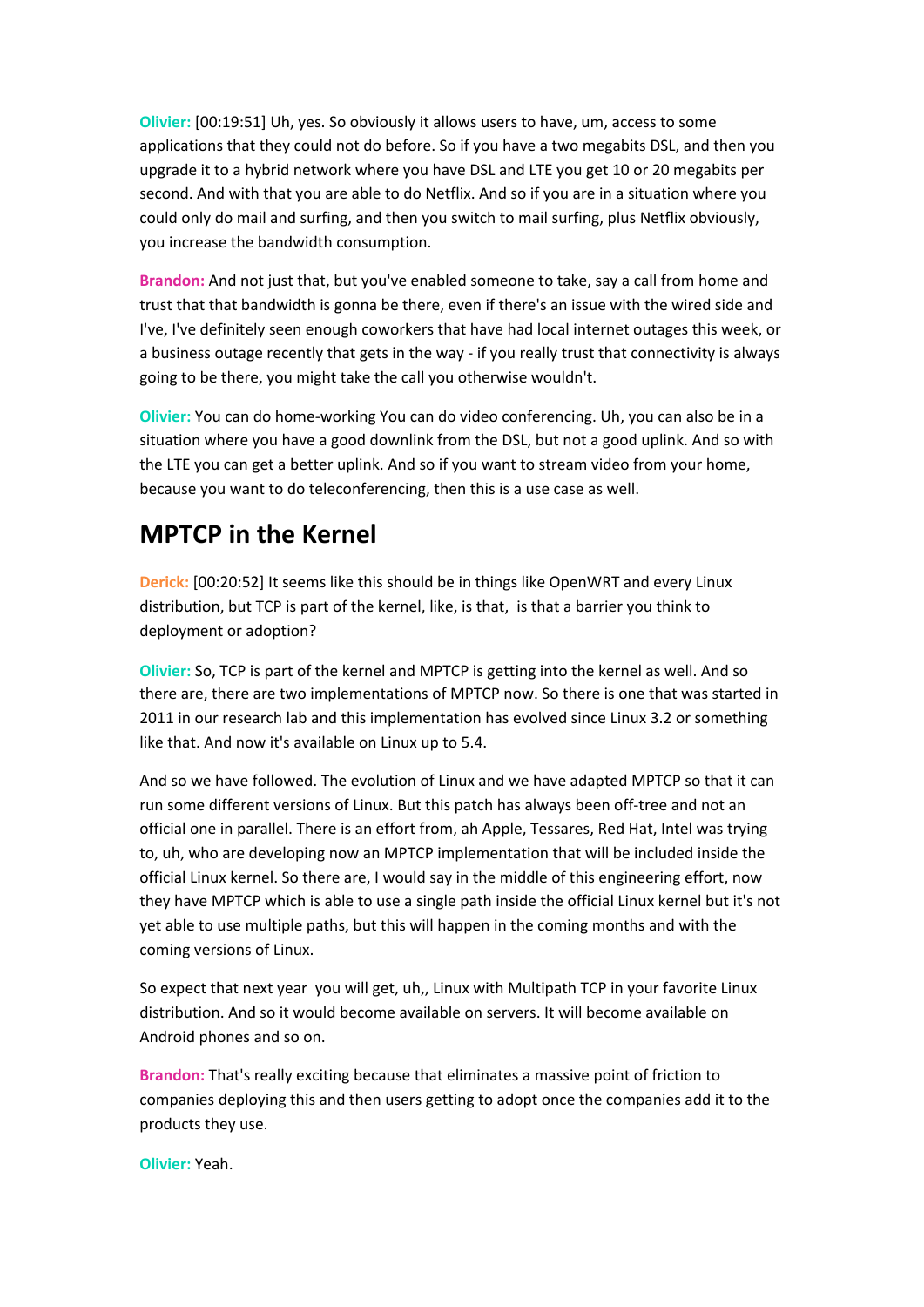### **A Long Journey to a Kernel Implementation**

**Brandon:** [00:22:45] That's a really long journey here.

**Olivier:** So the first kernel implementation was in 2011 or 2012. And it was part of a research project. So, uh, we were in a European research project. And, uh, so we had this idea of doing multipath TCP and in the project, there were several large companies and there was a call among the project. Partners saying, Oh, look, who would be able to implement that in the Linux kernel?

And the company said, Oh, this is too complex for us. We are not able to do that. And one PhD student in my group said, I can do that. And then he started to develop the implementation and then the implementation evolved, but it was written by researchers. And I would say between brackets [initially for researchers].

So basically what Sebastien did is that he took the TCP code and then did lots of if-then-else to say that if this is single-path TCP you do that. If this is multipath TCP, you do that. And so in the end, we had a patch of about 10,000 lines. And when you send a batch of 10,000 lines to the Kernel maintainers, they are not very happy to review this kind of batch.

And so now the effort is to rewrite everything, but, uh, with a set of patches that are smaller and then can be reviewed by the kernel maintainers because they don't want to risk any change to TCP. Given the importance of TCP in the linux kernel.

**Brandon:** I remember this implementation. I think it was around 2012. We're trying to reproduce experiments and one of those was going to be one of the recently published-at-that-time, MPTCP experiments to show you could really use all this bandwidth, uh, over an emulated link that had some delay and drop characteristics that were a little different.

And at the time you couldn't run one instance of MPTCP on the same kernel with different namespaces and this is the tech, one of the technologies that makes uh, Docker possible and containers possible - it's that every container can see its own view of the network, and the kernel has to be made aware of this. It's called kernel-style virtualization and, uh, in particular network, namespace virtualization. So I remember submitting a patch upstream your implementation to try to get that to be a little smoother, but things have changed a lot if a decade later, it's going to be part of the actual kernel or at least on a path to that. Props to that that's a big deal.

**Olivier:** It will be part of the official kernel now. That's for sure. With the involvement of Red Hat, this will happen.

### **Unexpected Stuff**

**Brandon:** [00:25:10] Great. So let's, let's kind of divert things a little bit back. I think you're one of those people who can tell some of the stories that are most unique here, about the roadblocks along the way to adoption and some of the surprises and stories that might've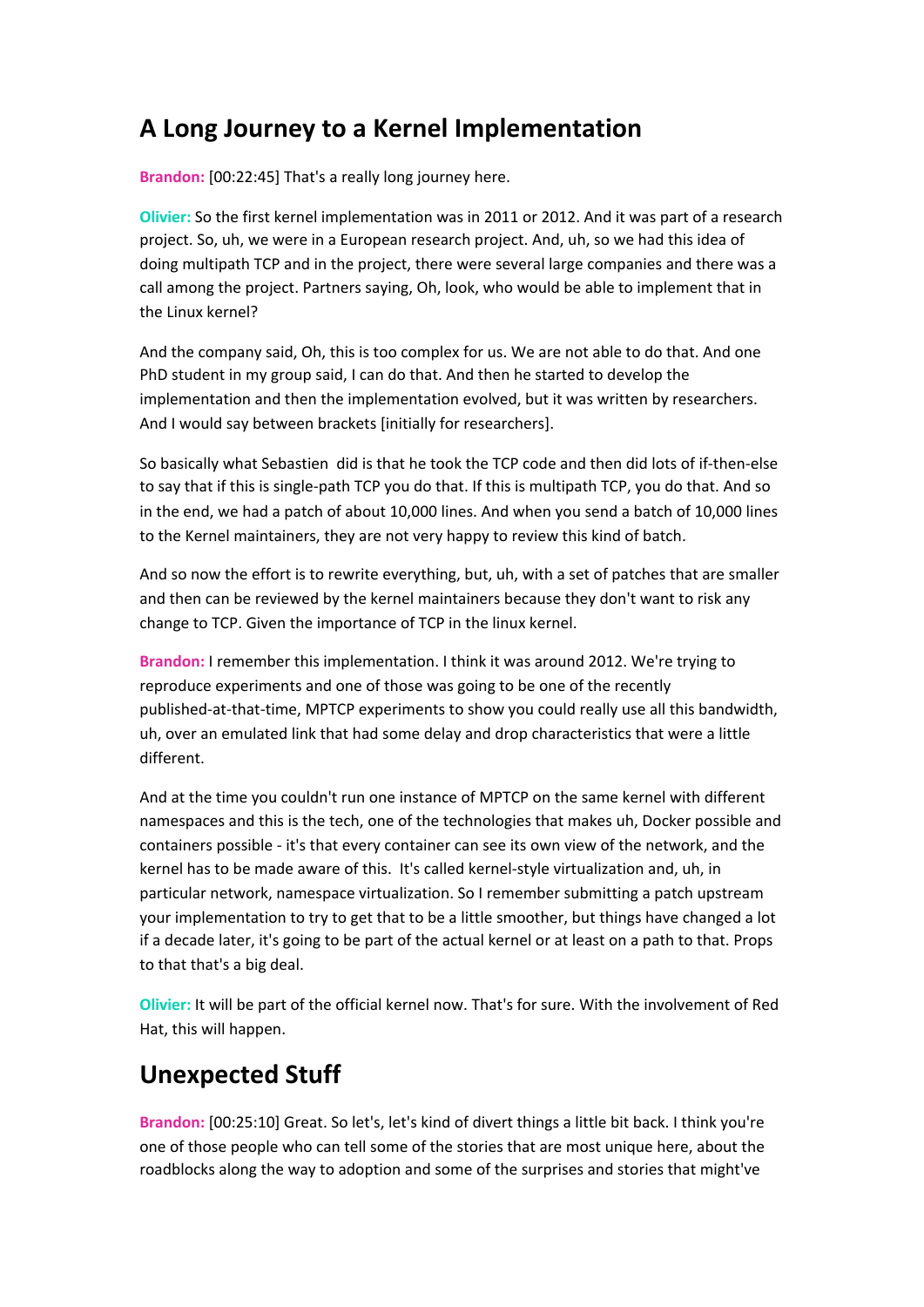come up. Can you tell us about some of those, what got in the way early that wasn't expected?

**Olivier:** So as I said earlier, Mark Handley said that it should be easy to implement MPTCP and the problem should be solved in one year to do the specification and to have something. And so we had an implementation of MPTCP that was running in the lab and this was the first design, the first specification.

So it was running in the lab. And we discussed with partners of the European project and there was a university in Finland. We said, if you send us your patch, we will install it on our servers, and you will be able to do experiments between Belgium and Finland. And this looked nice because we were able to do experiments on the Internet.

And we were surprised, because when we tried to open the first MPTCP connection outside the lab, it turned out that the connection was established, but it was impossible to send data. And so we went back to the kernel to try to understand what was going on. And in the end we found that in our university we had an old firewall, but it's, I think it's still there, and this old firewall was changing the TCP sequence number of the initial connection establishment packets, because there was a bug a long time ago in Windows 95, and so the firewall was fixing the Windows 95 bug by changing the sequence number of all the TCP connection that were ongoing outside of the university.

**Brandon:** You can't see it, but a bunch of us are shaking our heads right now.

**Derick:** Like, this is a lesson that apparently we never, we never, learned.

**Olivier:** This happened. So we fixed the problem by changing MPTCP to take that into account and Michio Honda was working with Mark Handley at that time and Costin Raiciu developed a measurement script to try to understand what was going on with middleboxes on the internet.

And he did measurements, from 100 locations in a full measure of measurements. And he found that when you send a TCP packet through the network, there are middle boxes that can change any field of the TCP header on the given path. So you can not trust any part of the information that you send in a TCP header because the information that you send in the client might not be the same as the one that the server receives.

So you know that there are NATs that will change IP addresses and ports, but you have firewalls and transparent proxies that change TCP sequence numbers. You have dealt with change acknowledgements. You have Middlebox that will remove TCP options, that will modify TCP options... you have some middlebox for example, NAT, when you run it with FTP, it might even change the payload of the TCP connection because you have to fix the FTP protocol that uses the next key representation of the IP addresses.

And so you change the payload, but you also change the sequence numbers and so on. This is completely ugly, but this is deployed.

#### **The Internet Is Conspiring Against Any New Protocol!**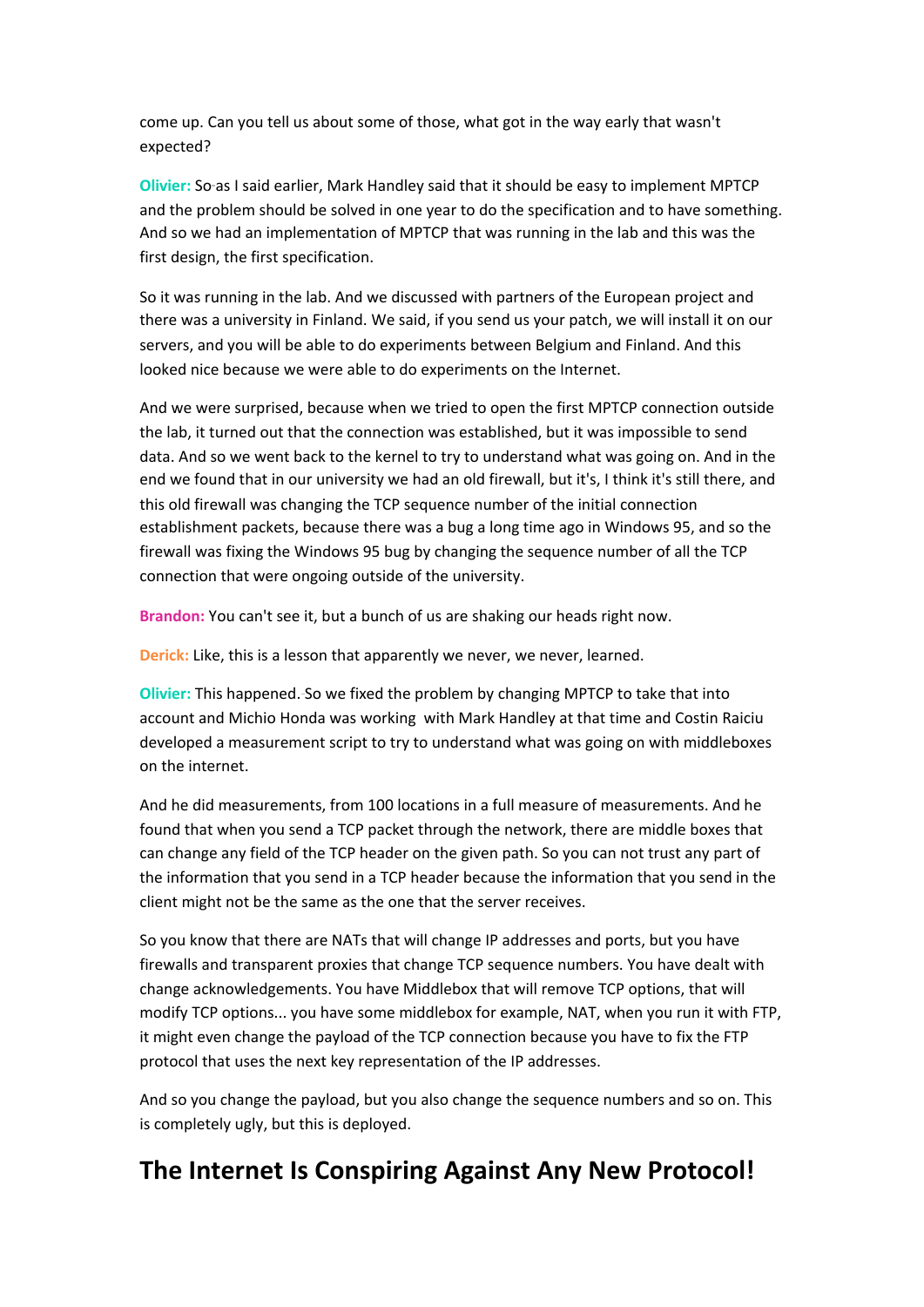**Brandon:** [00:28:06] So the deployed Internet is conspiring against any new protocol.

**Olivier:** So the deployed Internet is conspiring against MPTCP and against any evolution of TCP but it's deployed and MPTCP works well.

**Derick:** Along these lines, I heard that, um, you've learned something interesting about China's great firewall.

Yeah.

**Olivier:** Ah yes, it was funny. So there was a paper published by a researcher, I think from Australia who tried to map the usage of multiple TCP on servers. And for that, they just took the IPV4 addressing space and they tried to create a TCP connection on port 80 on all IP addresses of the IPV4 internet.

And they looked at the answers that they received. And so in the connection, establishment packet that they sent, they used the multipath TCP option to indicate that this was MPTCP and they just looked at whether the answer included Multipath TCP. And when the paper was published we were really surprised to see that there was a huge deployment of Multipath TCP in China.

And at the time we had not been contacted by people in China saying that we [00:25:00] are experimenting except a few students, or a few researchers were playing with the code. And so we tried to look ourselves at what's happening in China. So we sent TCP packets to China with the MPTCP option, and what we found was that when you send the packet to the Great Firewall of China it always replies that it supports the extension that you propose, even if they don't understand the option.

**Olivier:** So to address that we check in MPTCP that the response that we get from the server is not the same as the information that we sent from the client. So the option that the server returns contains some information, which is called the token in the first version of MPTCP, and this token must be different from the one that was sent by the client.

If it's the same, then this is strange because this should not happen. And so we fall back to regular TCP and we assume that MPTCP has not been negotiated.

And there are lots of other tricks that are used in an MPTCP implementation to be able to cope with those middle boxes and all those tricks, they increase the complexity of the protocol, but they also increase the deployability and the usability of the protocol across the internet.

**Brandon:** And so with these changes deployed, is it now deployable anywhere or are there any other edge cases you've come across with bugs you have to deal with?

**Olivier:** We did not receive recent reports saying that MPTCP does not work in our environment. And basically what happens is that if you are in an environment where, for example, you have a middle box that removes all MPTCP options then MPTCP falls back to regular TCP. So the assumption that we did in MPTCP is that we wanted to preserve the connectivity.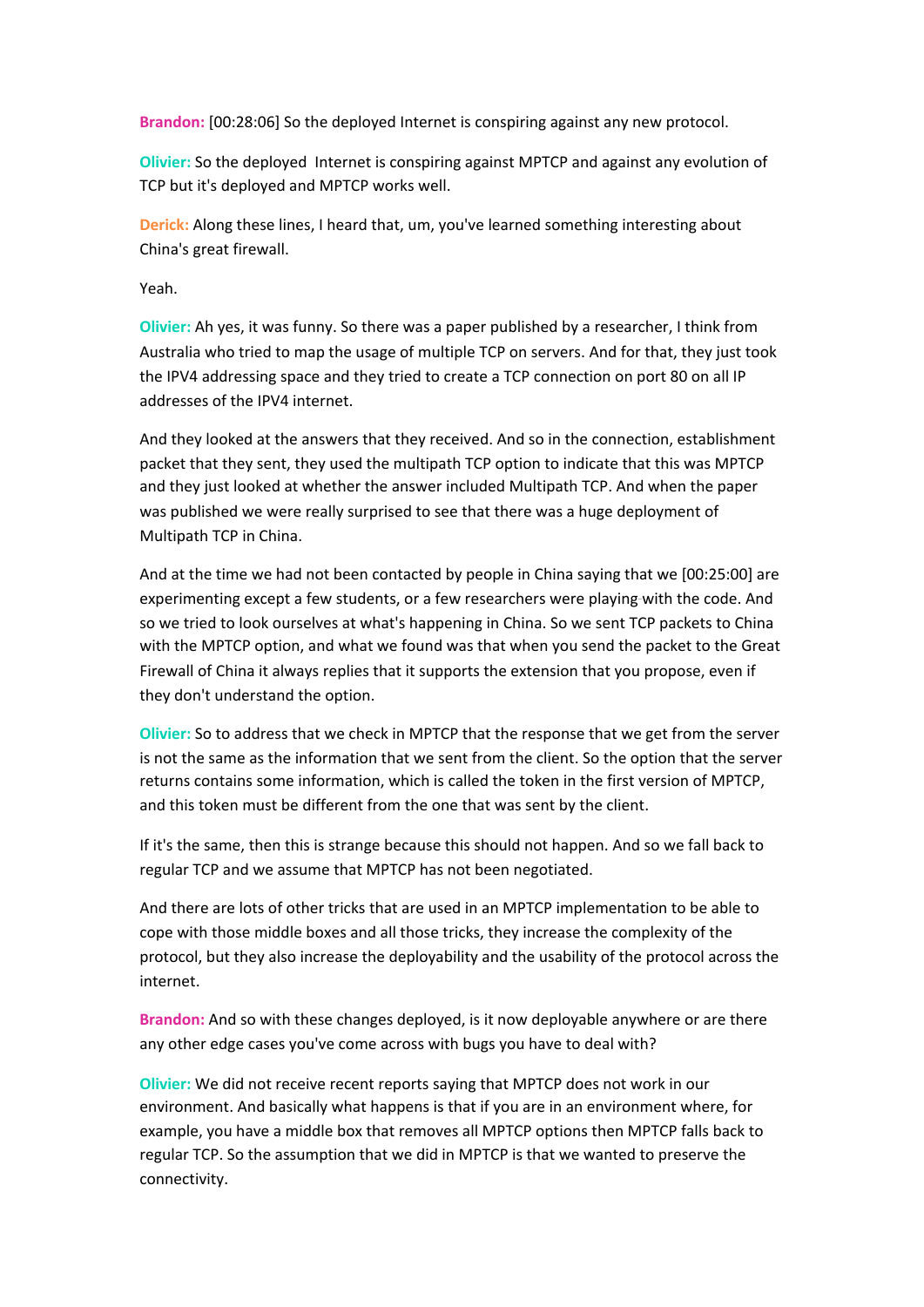So if you try to be connected to a server, you prefer to fall back to TCP instead of having a failed MPTCP connection. And so MPTCP handles that in a graceful manner, so that you preserve the connectivity to the server,

**Brandon:** Do no harm.

**Derick:** Yeah. Do no harm.

### **Multipath QUIC?**

**Derick:** [00:31:34] Could QUIC help out in this situation?

**Olivier:** So QUIC helps a bit in this situation. So QUIC is a new protocol, which is being finalized within the IETF. Basically it takes all the mechanisms that you have in TLS and in TCP. So all the reliability from TCP and all the security from TLS and it puts everything on top of UDP. And with QUIC all the data that you send, but also all the information from the packet that you sent is encrypted with a small exception.

And it means that it's impossible for a middle box to interfere with the QUIC packets as we had with MPTCP. But on the other end, there are middle boxes that simply block QUIC because they don't understand this protocol.

**Brandon:** But do you have to modify QUIC now, if it's built on UDP in the same kind of way and involves a lot of the same code.

**Olivier:** So to, uh, to modify QUIC, to be able to support multipath?

**Brandon:** Yeah.

**Olivier:** So there are discussions on that. And so we have proposed a multipath version of QUIC three years ago, and it has evolved in parallel with the space, with the standardization of QUIC and yesterday, there was a discussion in the IETF on whether the IETF will, agree to work on Multipath QUIC And this is not yet decided-

**Brandon:** Yesterday being October 22nd for our listeners, 2020.

**Olivier:** QUIC was designed with the web as a use case it was mainly pushed by the web companies. And so their main use case is to be able to retrieve small objects as quickly as possible. And having a multipath capability makes sense when you are in rural areas or when you have limited connectivity.

And there are not yet fully convinced of the benefits of multipath in QUIC And so we will see in the coming months, there will still be discussions on whether they agree to include multipath inside QUIC, but it's not yet guaranteed.

### **Satisfaction and where this really matters**

**Derick:** [00:33:39] Overall, oh this is like more of a personal question. You know, you started this project so long ago and you've gone through so many obstacles that you've told us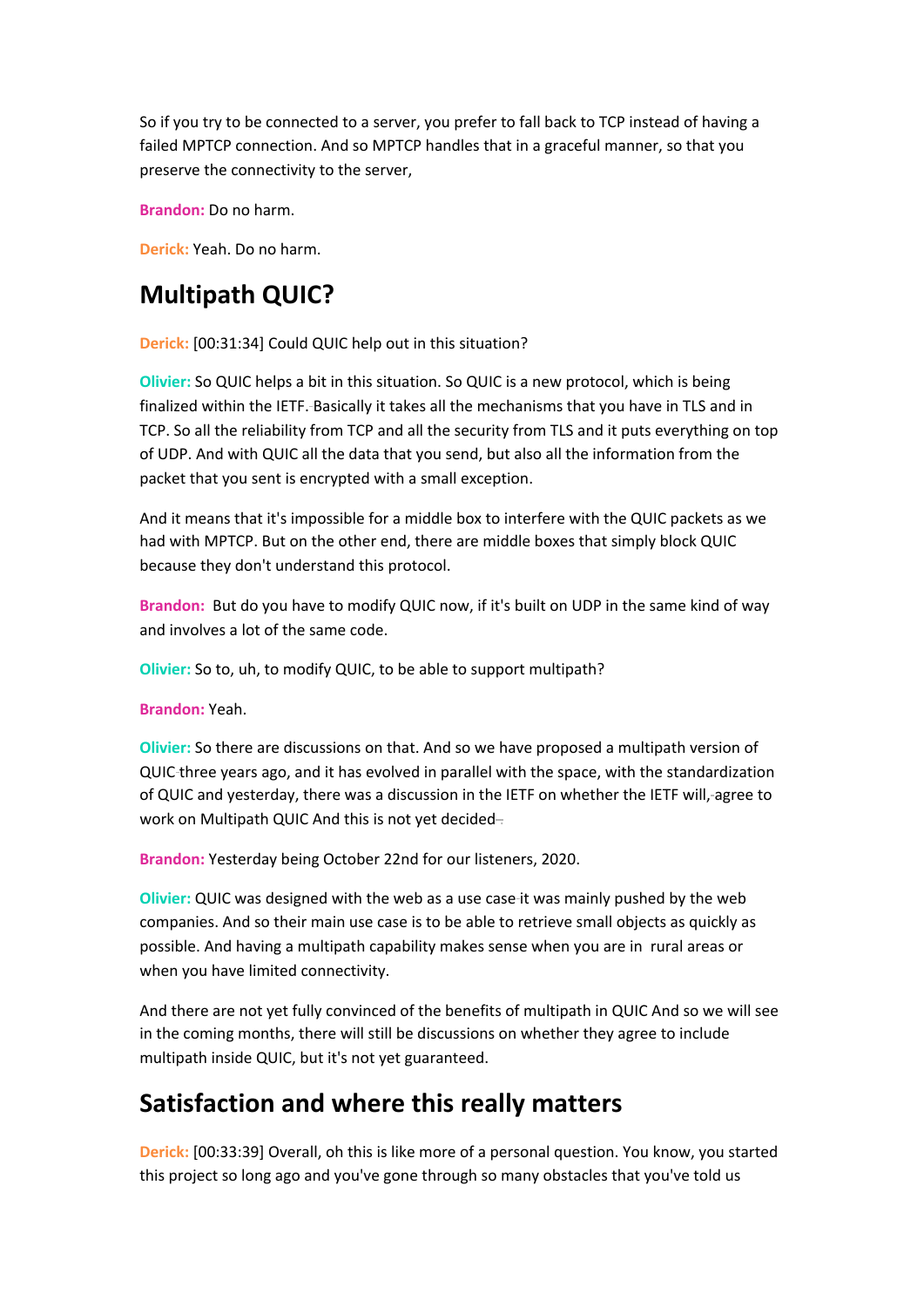about the standardization process, middle boxes, all these things, and, um, you're now you're starting to see that it's being adopted and now it's going to end up in the kernel, how satisfying is it for you to see something that you've been working on so hard actually on the precipice of becoming normal, like the normal way of doing things?

**Olivier:** I think it's positive. I would say it's mainly positive for the students who worked with me so they contributed to, um, designing and developing and then later deploying a technology that affects everyone. So people who are using iPhones - they can understand the benefits of the technology, uh, without understanding how it works.I'm very proud of, uh, what's happening in rural areas, because it helps people to get much better Internet connectivity. And in the current days, it's very important for people who have to do teleworking to have better connectivity by using this technology. So I'm very proud of this part.

I would say that for me, this is more important than the deployment from Apple, because the deployment from Apple helps a bit when you are moving, but when you discuss with people who have used the technology to combine DSL and LTE, they said that, well, this has changed their usage of the Internet. And so, uh, you have, um, grandmothers who by using the technology, they can do video conferencing with their grandkids that live further away.

And this is a change for them. And these days, this is very important.

#### **Open Roaming**

**Brandon:** [00:35:20] And did anything have to change to make this work really well across multiple wireless technologies versus wired and wireless?

**Olivier:** So, whether you combine multiple wireless it's mainly a business decision. What needs to change is the authentication in the wifi network. And so there are, uh, ongoing efforts to do open roaming so that you can roam from one WiFi network and be able to authenticate it on multiple WiFi networks. And this means that there will be many more, uh, WiFi networks that will become available, and so it will become easier to switch from cellular to wifi networks. And so this is an important evolution, but this is outside of MPTCP so it's making sure that a growing number of people will be able to use a growing number of WiFi networks.

**Derick:** So - single sign-on for wireless.

**Olivier:** So that's open roaming and, uh, well we know that in university for a long time, we have a solution which is called eduroam, and eduroam allows any student from any university to use the WiFi network of any university around the world. And basically open roaming is getting that in the commercial world as well.

**Derick:** Wow.

#### **Textbooks Here! Runnable, too!**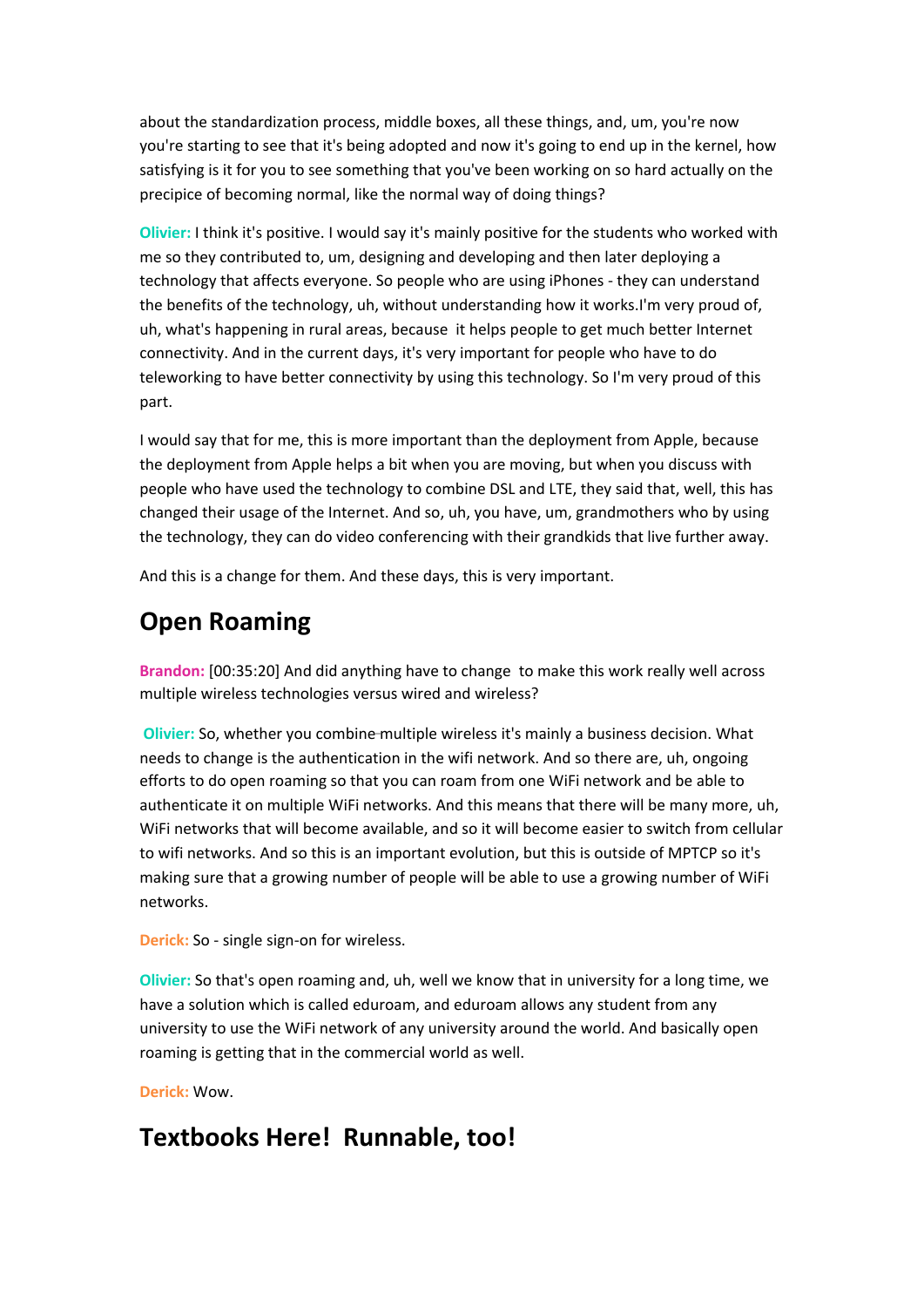**Derick:** [00:36:35] This has been a great conversation. You know, this has been very informative for me. I've heard of MPTCP, but I didn't know that much about it. Now, it feels like,This is going to be the way it's always done probably very soon.

You do have though, some other very interesting projects going on, and I think it's worth mentioning them because they're really very high quality projects. And one of them is you have this book called Computer Networking Principles. It's a whole textbook about computer networking that's totally free. It's on GitHub and anyone can go in and look at it. Um, can you tell us a little about that and where it's going?

**Olivier:** Yeah. So, it started almost at the same time as MPTCP - I had the opportunity to go on sabbatical. Uh, I said that I wanted to do something else. I wanted to, um, give back to the open source community by writing a textbook.

And so it started in 2010 and now it has, it has evolved and it's used by different universities. And so everything is available. Publicly available. So it's open source and creative commons and every university can reuse it, and now what we are doing is to, we are improving it so that it can become interactive.

So we are adding to the textbook Interactive exercises where for example,

you can, uh, look at, uh, packets with, um, a kind of Wireshark trace. And then there are fields that are missing in the packet trace, and we ask the student to fill the missing information, and if they know the protocol by looking at the previous packet or the next packet, they can infer the information that should have been in the, in the previous one. We are trying now to develop new extensions that will allow students to connect to a Linux machine, through the web and to, uh, change the configuration or debug problems in an emulated network so that you can play with that remotely and solve problems.

**Brandon:** That is exciting - interactive exercises that anyone can run from anywhere .

**Olivier:** So what we do is that for research and for education, we try to make everything open source and everything freely available so that people can reproduce what we do, or reuse what we do.

**Brandon:** And I see there's a URL for this computer-networking.info.

#### **Getting out there - runtime protocol programmability**

**Brandon:** [00:38:45] Awesome. it out. out.

All right. There's one other project. I've heard you're involved in. Can we talk a little bit about protocol programmability and eBPF.

**Olivier:** Uh, yeah. So, you might have heard of BPF which is, um, a new technology that is part of the Linux kernel for three or four years. And it allows you to inject code, which can be executed inside the Linux kernel. And it allows you to implement policies and implement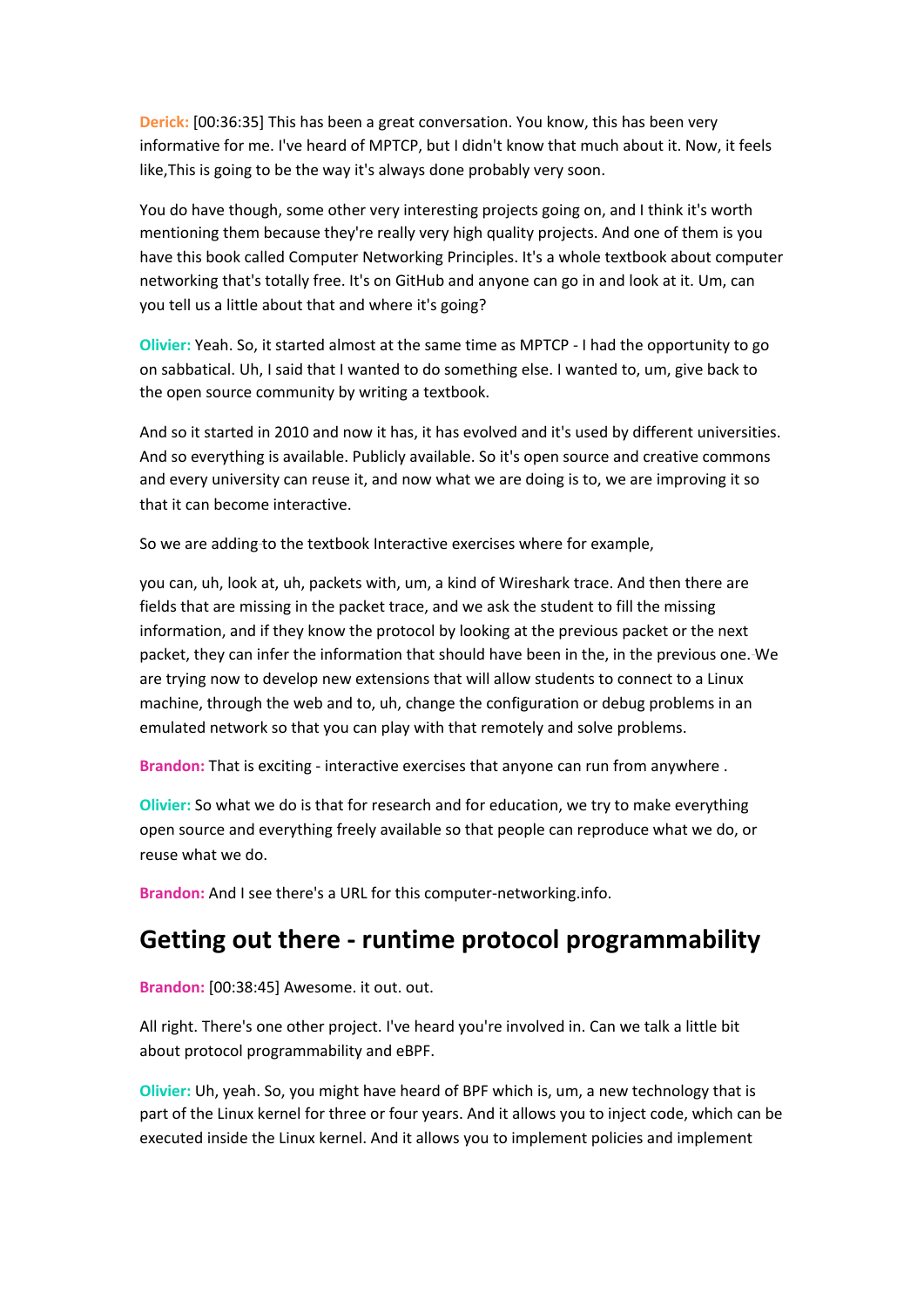different things in the kernel. And this is getting more and more important in the Linux kernel.

So, what we do is that if you look at the evolution of protocols, and I think Derek mentioned that earlier is that protocols within the IETF, they evolve very slowly, but the requirements from the network operators, they evolve quickly and many network operators would like to have more flexibility in their utilization of the network and the utilization of the protocols. So, what we do is that we take a protocol implementation. One example is BGP the inter-domain routing protocol. So we take BGP implementation and we modify those BGP implementations so that they expose one API and it's possible to inject eBPF code to modify the operation of the BGP implementation.

And this allows network operators to be able to tune the BGP implementation to their needs. And what we have done is that we have taken two very different BGP implementations, open source, FRRouting, and BIRD, and we have modified them so that they expose exactly the same API. And so if you have a network which uses different vendors it could be possible to run your own programs on these routers that modify the BGP protocol to your needs and adapt the BGP protocol to your needs, without having to discuss with Cisco Juniper and spend years to convince them that they should change one bit in BGP.

**Derick:** Wow, that is significant. Unless you're a very large service provider with significant annual spend, getting vendors to implement changes people don't even bother it's almost impossible.

**Olivier:** Yeah. It's Mission Impossible. Yes, and so if, if you look at the IETF, for example, uh, for BGP, uh, to, to have, um, an RFC published for the BGP protocol, it needs to be implemented by two different vendors. And we looked at the delay between the first ID for a BGP extension, the publication of the RFCs and the median delay is 3.5 years. But the worst case was 10 years. And it took 10 years for the IETF to adopt the BGP extension so that you could use 32 bits AS numbers instead of 16 bits AS numbers, which was a change that was required because the Internet was growing and we were getting out of AS numbers. So we had issues, but it took 10 years to adopt that.

**Brandon:** So this almost enables runnable RFCs by enabling routers to have plugins.

**Olivier:** Yes. So it brings programmability to the routing protocols; if you look at what SDN brought and with Nick McKeown and others. So with SDN, you had the idea of programming the switches - so programming the forwarding tables on the switches - and here, what we do is programming the routing protocols, so that you can tune the dissemination of the routes inside your network, and you can keep the routing protocol, the distributed routing protocols as they are, and update the part that you need to update. And the same approach can be used for OSPF, ISIS, or other protocols as well.

**Brandon:** And where can people learn more about this, if they're interested in trying it out?

**Olivier:** And so again, there is, um, a website which is called pluginized-protocols.org where we provide information, and we have done that for other protocols as well. So Derick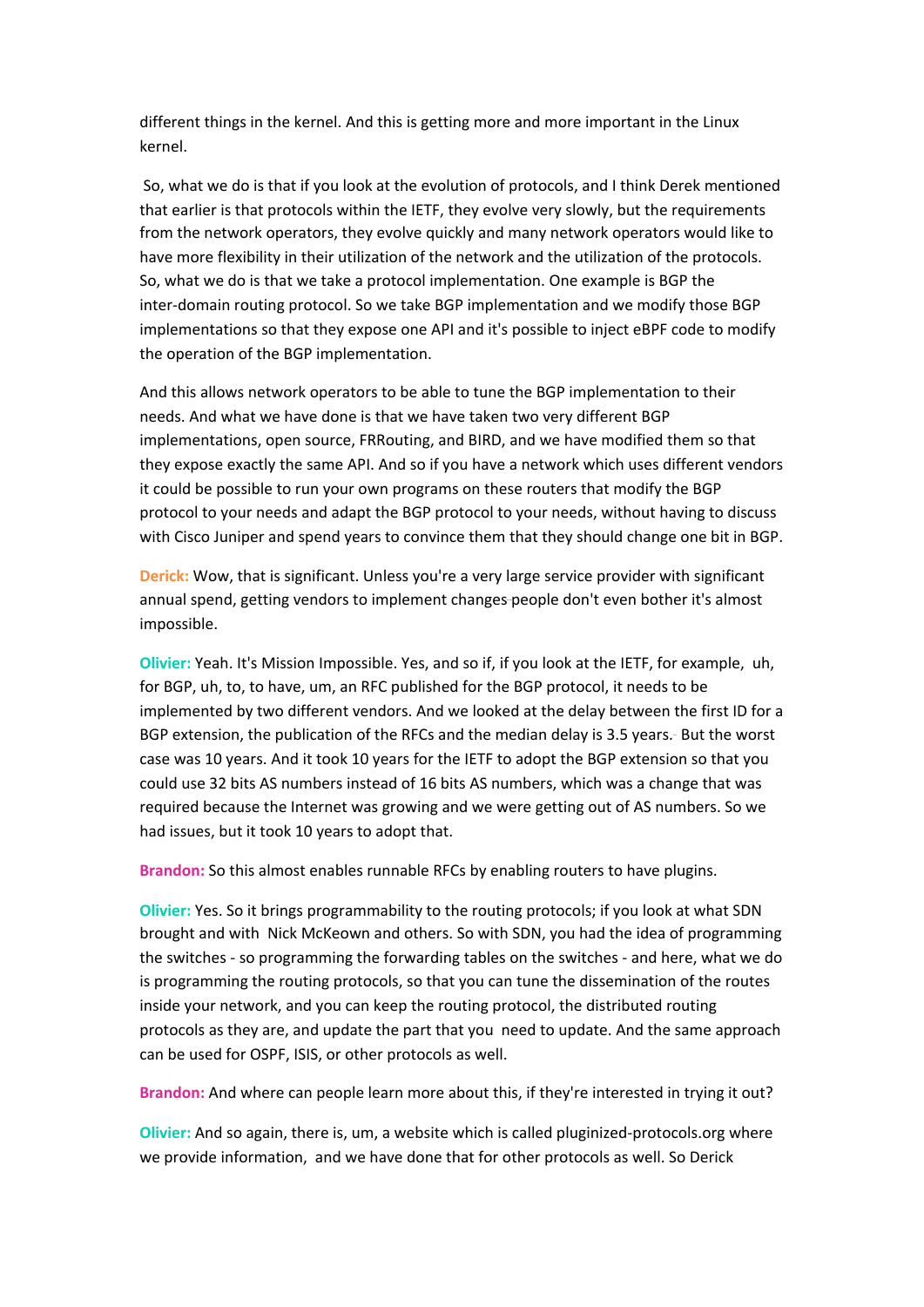mentioned QUIC, earlier, so we did that for QUIC as well. We have a quick implementation that you can extend by using this kind of eBPF code.

And what's nice with QUIC is that it's possible for the server to send an extension as eBPF code to the client over the QUIC connection so that you extend the client for a specific connection. So for example, if you are on a QUIC server and you find that the client is connected to a lossy network, and you would like to add forward erasure corrections, so that you can correct the errors without doing retransmissions, it's possible with that to ship to the client, the code that the client needs to use to be able to support the forward erasure extension.

**Brandon:** I've never heard of anything like that. That's runtime-level protocol extension.

# **BGP Can do anything. Anything?**

**Brandon:** [00:43:10] That's cool. Okay. Yeah. What is the craziest thing you've seen in a network?

**Olivier:** Uh, the craziest, see that I saw was, uh, in, in the protocol and it's in BGP as well. And so there were, um, two PhD students in my group, Stefano Vissicchio and Laurent Vanbever. They came to my office one time and they said, ah, we found something cool with BGP, because using BGP it's possible to implement, by using special configuration, you can implement one bit of memory and you can implement logic gates.

And I said, ah, this is cool. So you should write an RFC, uh, saying on April the 1st, that BGP can do lots of stuff and you can implement electronics using BGP. They told me, yeah, this is cool. But you know, if you can implement memory and you can implement logic gates, basically you have all the computing power of a computer.

And so they work together with Marco Chiesa who is now professor at KTH in, uh, in Sweden. And they prove that BGP is equivalent to a Turing machine, which means that BGP is a computer in fact. And this was unexpected. And so well, you can read the paper. It's a very theoretical paper because you have proof that something is Turing complete.

So there is lots of theory, but the nice application is that you can build your BGP configuration so that you can memorize some information. So BGP is more than you would have expected.

**Derick:** Olivier I have actual work and adult obligations in my life and I'm going to ignore all of them now so that I can implement some kind of logic using BGP inside of, uh, like Eve-NG or GNS - that's pretty awesome. That's - that's like extremely geeky stuff.

I got to find that paper.

**Brandon:** The internet is not just a series of tubes. The internet is a computer.

# **Closing Out**